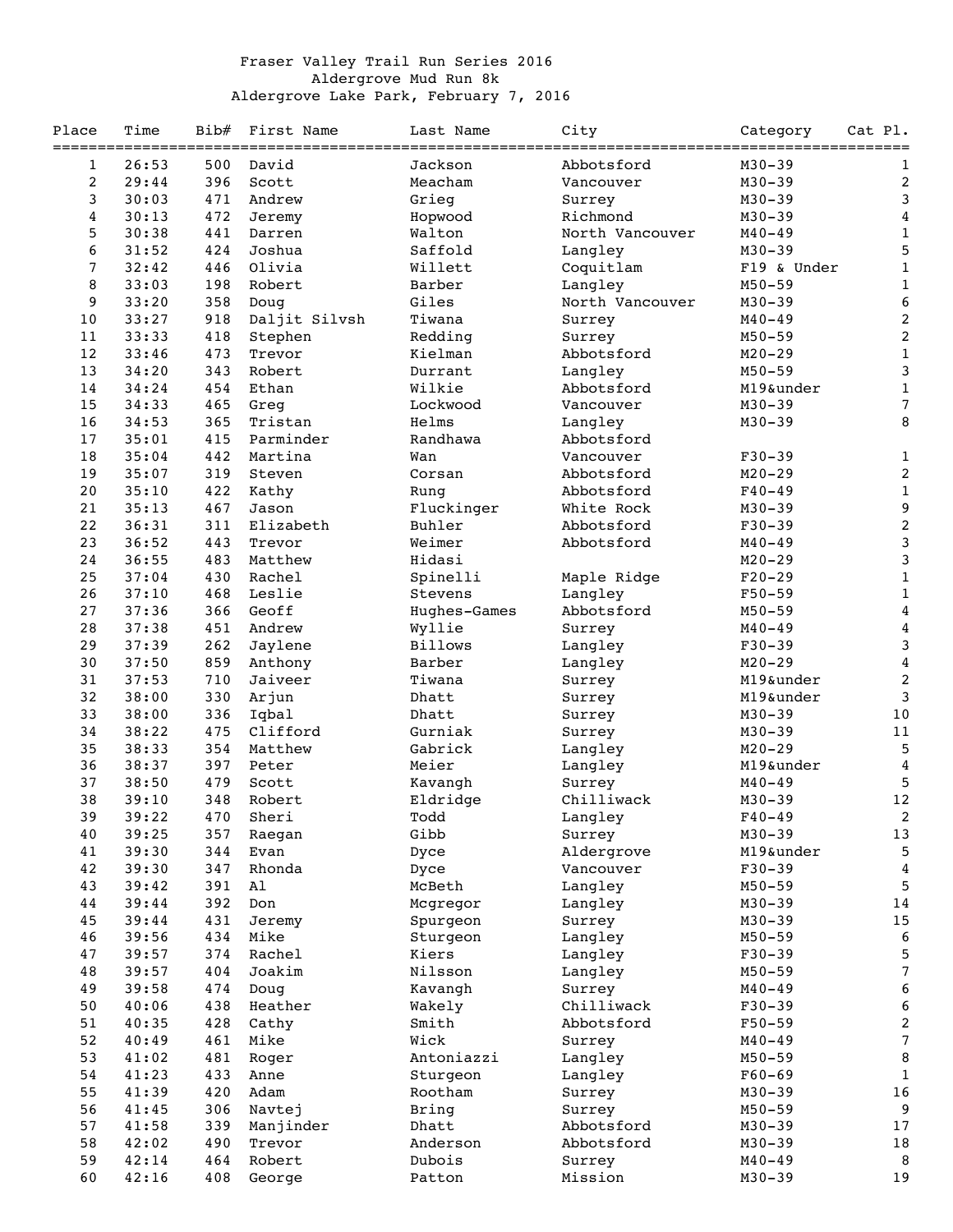| 61  | 42:18 | 482 | Ninderjit      | Dhaliwal     | Abbotsford      | $M40 - 49$ | 9                         |
|-----|-------|-----|----------------|--------------|-----------------|------------|---------------------------|
| 62  | 42:19 | 931 | Paul           | Wood         | Surrey          | $M60 - 69$ | $\mathbf{1}$              |
| 63  | 42:30 | 321 | Lucas          | Croutch      | Langley         | $M30 - 39$ | $2\,0$                    |
| 64  | 42:42 | 341 | Liz            | Dilasser     | Surrey          | $F70+$     | $\mathbf{1}$              |
| 65  | 42:43 | 857 | Scott          | Pettie       | Langley         | $M30 - 39$ | $2\sqrt{1}$               |
| 66  | 42:48 | 487 | Jeanette       | Dyck         | Aldergrove      | $F40 - 49$ | $\mathsf 3$               |
| 67  | 42:50 | 462 | Mark           | Hyder        | Burnaby         | $M60 - 69$ | $\boldsymbol{2}$          |
| 68  | 43:09 | 463 | Rae            | Gordon       | Burnaby         | $M60 - 69$ | $\ensuremath{\mathsf{3}}$ |
| 69  | 43:14 | 494 | James          | Pearson      | Surrey          | $M20 - 29$ | $\boldsymbol{6}$          |
| 70  | 43:20 | 378 | Riley          | Krenz        | Chilliwack      | $M20 - 29$ | $\overline{7}$            |
| 71  | 43:28 | 423 | Kens           | Ryu          | Surrey          | $M50 - 59$ | $1\,0$                    |
| 72  | 43:30 | 855 | Brian          | McNutt       | Surrey          | $M50 - 59$ | 11                        |
| 73  | 43:33 | 435 | Kerri-Ann      | Swartz       | Chilliwack      | $F30-39$   | $\overline{7}$            |
| 74  | 43:43 | 439 | Pippa          | Wall         | Vancouver       | $F60 - 69$ | $\boldsymbol{2}$          |
| 75  | 43:53 | 363 | Sue            | Hartford     | Surrey          | $F40 - 49$ | $\overline{4}$            |
| 76  | 43:55 | 476 | John           | Petrunia     | Surrey          | $M40 - 49$ | $10\,$                    |
| 77  | 43:57 | 353 | Ernie          | Fuller       | White Rock      | $M60 - 69$ |                           |
|     |       |     |                |              |                 |            | $\overline{4}$            |
| 78  | 44:18 | 407 | Harpreet Singh | Pandher      | Surrey          | $M40 - 49$ | $11$                      |
| 79  | 44:22 | 856 | Karen          | McNutt       | Surrey          | $F50 - 59$ | $\mathsf 3$               |
| 80  | 44:35 | 314 | Karl           | Canter       | Surrey          | $M50 - 59$ | $12\,$                    |
| 81  | 44:38 | 360 | Jeremy         | Hannaford    | Aldergrove      | $M20 - 29$ | 8                         |
| 82  | 44:57 | 329 | Anup           | Dhatt        | Surrey          | $M40 - 49$ | $12\,$                    |
| 83  | 45:05 | 345 | Josh           | Dyce         | Aldergrove      | M19&under  | $\sqrt{6}$                |
| 84  | 45:06 | 459 | Jacque         | Clarke       | Surrey          | $M40 - 49$ | $13\,$                    |
| 85  | 45:07 | 263 | Barbara        | <b>Binns</b> | Langley         | $F60 - 69$ | $\mathbf{3}$              |
| 86  | 45:13 | 403 | Jayne          | Nelson       | Surrey          | $F50 - 59$ | $\bf{4}$                  |
| 87  | 45:36 | 436 | Alex           | Taylor       | Langley         | $M60 - 69$ | 5                         |
| 88  | 45:53 | 484 | Mark           | Semeniuk     | Surrey          | $M50 - 59$ | $13\,$                    |
| 89  | 45:54 | 594 | Sasha          | Myers Demong | North Vancouver | $F30-39$   | 8                         |
| 90  | 46:03 | 488 | Natalie        | Brunoro      | Aldergrove      | $F30-39$   | $\overline{9}$            |
| 91  | 46:24 | 326 | Harjinder      | Dhaliwal     | Abbotsford      | $M40 - 49$ | $1\,4$                    |
| 92  | 46:34 | 480 | Kathie         | Schellenberg | Langley         | $F50 - 59$ | 5                         |
| 93  | 46:46 | 421 | Beatrice       | Rufenacht    | Delta           | $F30-39$   | $10\,$                    |
| 94  | 46:51 | 466 | Brian          | Parkinson    | Langley         | $M70+$     | $1\,$                     |
| 95  | 46:55 | 449 | Noah           | Wilson       | Abbotsford      | M19&under  | $7\phantom{.0}$           |
| 96  | 47:11 | 312 | Erin           | Burridge     | Aldergrove      | $F30-39$   | 11                        |
| 97  | 47:19 | 489 | Darryl         | Catellier    | Vancouver       | $M40 - 49$ | 15                        |
| 98  | 47:22 | 320 | Kathryn        | Croutch      | Langley         | $F30-39$   | $12\,$                    |
| 99  | 47:40 | 491 | Walt           | Siemens      | Abbotsford      | $M50 - 59$ | 14                        |
| 100 | 47:44 | 486 | Bonita         | Holman       |                 | $F50 - 59$ | 6                         |
| 101 | 48:06 | 332 | Devinder       | Dhatt        | Surrey          | $F30 - 39$ | 13                        |
| 102 | 48:17 | 369 | Tomoko         | Kajiyama     | Coquitlam       | $F30-39$   | $1\,4$                    |
| 103 | 48:33 | 478 | Laurie         | Carstensen   | Cultus Lake     | $F40 - 49$ | 5                         |
| 104 | 48:33 | 381 | Joe            | Lamb         | Cultus Lake     | $M40 - 49$ | 16                        |
| 105 | 48:42 | 477 | Lisa           | Younie       | Chilliwack      | $F50 - 59$ | 7                         |
| 106 | 49:24 | 493 | Katrina        | Mather       | Langley         | $F30-39$   | 15                        |
| 107 | 49:25 | 379 | Erin           | Labbe        | Langley         | $F30-39$   | 16                        |
| 108 | 49:27 | 413 | Colleen        | Ponzini      | Surrey          | $F50 - 59$ | 8                         |
| 109 | 49:28 | 352 | Rena           | Friesen      | Aldergrove      | $F40 - 49$ | 6                         |
| 110 | 49:28 | 406 | Dave           | Palmer       |                 | $M60 - 69$ | $\boldsymbol{6}$          |
|     |       |     |                |              | Langley         |            |                           |
| 111 | 49:38 | 372 | John           | Kelly        | Langley         | $M70+$     | $\sqrt{2}$                |
| 112 | 49:44 | 351 | Scott          | Formby       | Langley         | $M40 - 49$ | 17                        |
| 113 | 49:46 | 427 | Neil           | Schasny      | Langley         | $M40 - 49$ | $1\,8$                    |
| 114 | 49:50 | 315 | Michele        | Canter       | Surrey          | $F50 - 59$ | 9                         |
| 115 | 50:08 | 400 | Leah           | Montgomery   | Coquitlam       | $F40 - 49$ | 7                         |
| 116 | 50:12 | 440 | Janice         | Walsh        | Surrey          | $F50 - 59$ | $10$                      |
| 117 | 50:18 | 364 | Sherisse       | Hartley      | Surrey          | $F30 - 39$ | 17                        |
| 118 | 50:22 | 194 | Jasbir         | Atwal        | Delta           | $F60 - 69$ | $\overline{4}$            |
| 119 | 50:26 | 858 | Dorothy        | Cers         | Langley         | $F50 - 59$ | $11$                      |
| 120 | 50:28 | 325 | Megan          | Devlin       | Abbotsford      | $F40 - 49$ | $\, 8$                    |
| 121 | 50:29 | 337 | Jasvinder      | Dhatt        | Surrey          | $F30-39$   | 18                        |
| 122 | 50:39 | 460 | Lana           | Wick         | Surrey          | $F40 - 49$ | $\boldsymbol{9}$          |
| 123 | 51:11 | 340 | Melissa        | Dietz        | Abbotsford      | $F30 - 39$ | 19                        |
| 124 | 51:17 | 373 | Michael        | Kiers        | Langley         | $M30 - 39$ | $2\,2$                    |
| 125 | 51:30 | 450 | Audrey         | Wolf         | Coquitlam       | $F40 - 49$ | $10$                      |
| 126 | 51:38 | 346 | Kimberly       | Dyce         | Aldergrove      | $F30 - 39$ | $20$                      |
|     |       |     |                |              |                 |            |                           |